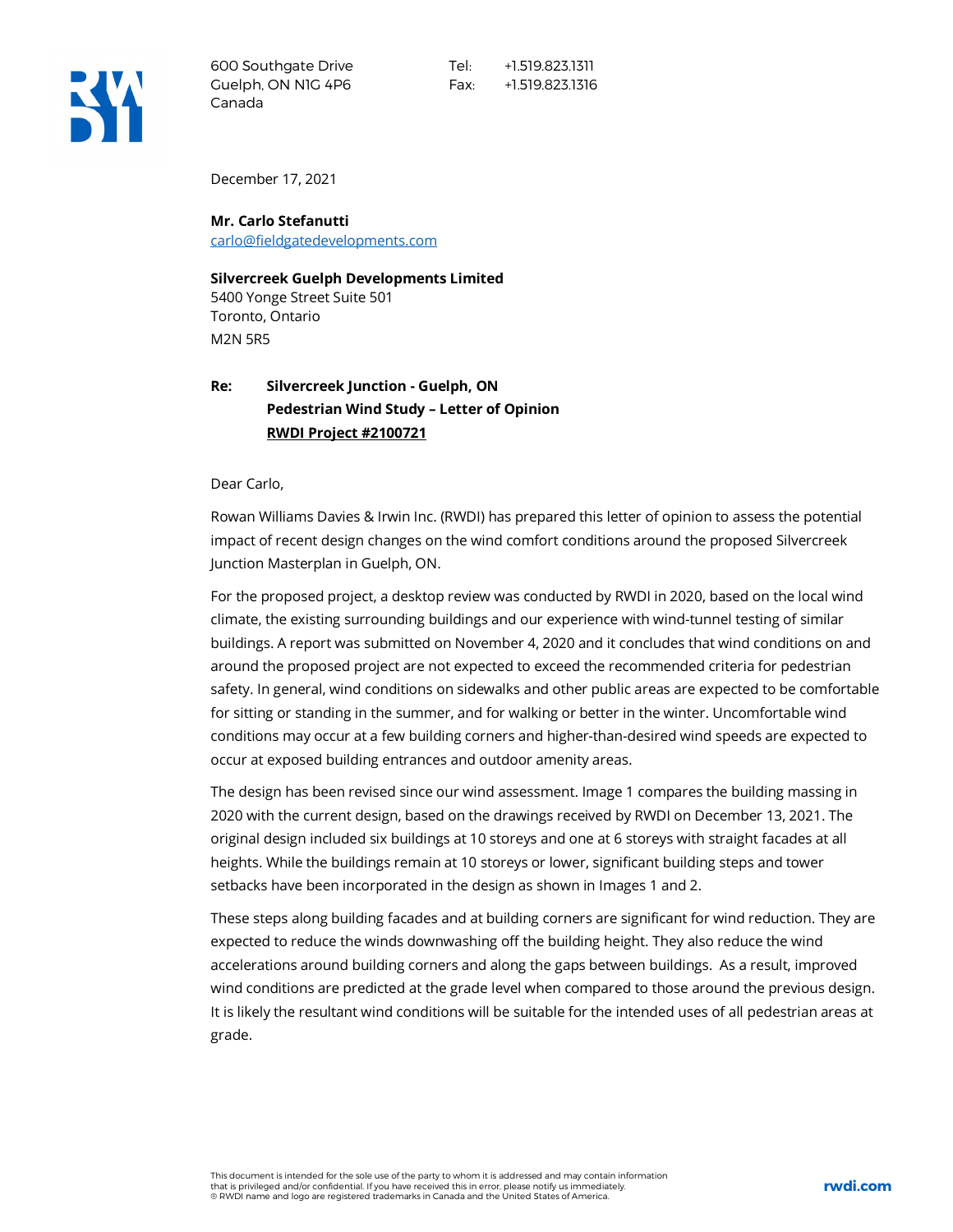



**Image 1: Building Massing in 2020 (Upper) and Current Design with Steps (Lower)** 

Note that RWDI is currently working with the design team to develop additional strategies for wind reduction. These strategies include considerations for the preferred locations of building entrances and outdoor amenity spaces as well as architectural and landscaping features such as canopies, screens, trellises, trees and planters at key pedestrian areas on and around the development site.

It is our recommendation that further testing be conducted at a later design stage to quantify these wind conditions, confirm the need for wind control features and to optimize mitigation efforts.